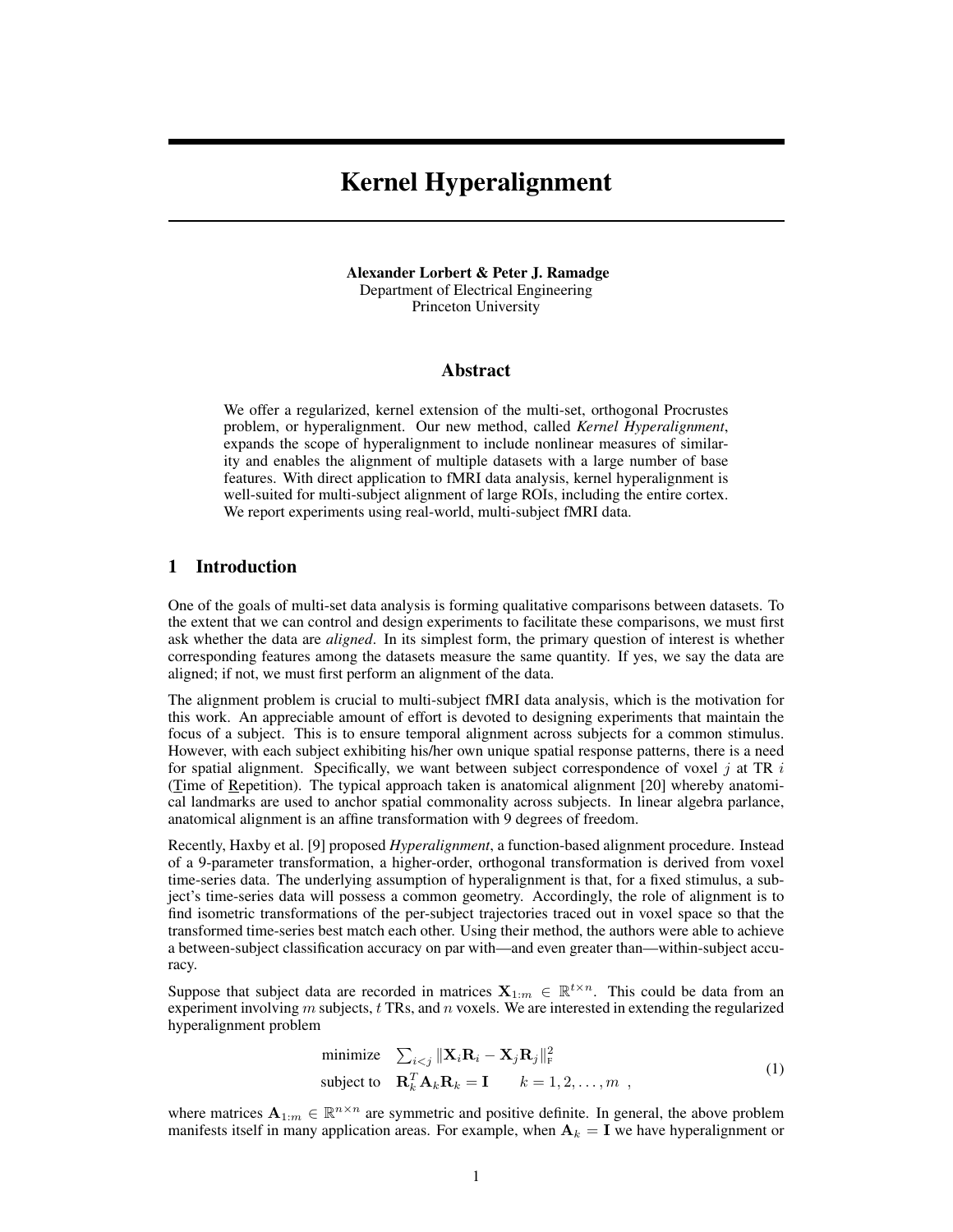a multi-set orthogonal Procrustes problem, commonly used in shape analysis [6, 7]. When  $A_k =$  $\mathbf{X}_k^T \mathbf{X}_k$ , (1) represents a form of multi-set Canonical Correlation Analysis (CCA) [12, 13, 8].

The success of hyperalignment engenders numerous questions and in this work we address two of them. First, is hyperalignment scalable? In [9], the authors consider a subset of ventral temporal cortex (VT), using hundreds of voxels. The relatively-low voxel count alleviates a huge computational cost and storage burden. However, the current method for solving (1) is infeasible when considering many or all voxels, and therefore limits the scope of hyperalignment to a local alignment procedure. For example, if  $n = 50,000$  voxels, then storing the  $n \times n$  matrix for one subject requires over 18 gigabytes of memory. Moreover, computing a *full* SVD for a matrix this size is a tall order.

Coupled with scalability, we also ask whether we can include new features of our subjects' data. For example, we may want to augment the input data with the associated second-order mixtures, i.e., *n* voxels become  $\binom{n}{1} + \binom{n}{2} = n(n+1)/2$  features. Again, for a reasonably-sized voxel count, running hyperalignment is infeasible.

Addressing scalability and feature extension results in the main contribution of *kernel hyperalignment*. The inclusion of a large feature space motivates the use of kernel methods. Additionally, numerous optimization problems that use the kernel trick possess global optimizers spanned by the mapped examples. This is guaranteed by the Representer Theorem [14, 18]. Therefore, the two separate issues of scalability and feature extension are merged into a single problem through the use of kernel methods. With kernel hyperalignment, the bottleneck shifts from voxel count to the number of TRs times subjects (or the original inputs to the number of examples).

The problem we address in this paper is the alignment of multiple datasets in the same and extended feature space. Multi-set data analysis by means of kernel methods has already been considered in the framework of CCA [16, 1]. Our approach deviates from [1] and [15] because we focus on alignment and never leave feature space until training and testing. We use the kernel trick as a means of navigating through a high-dimensional orthogonal group. Our CCA variant is more constrained, and each dataset is assigned the same kernel, supplying us with a richer, single reproducing kernel Hilbert space (RKHS) over a collection of m smaller and distinct ones. Allowing for subject-specific kernels leads to the difficult problem of selecting them—a significantly harder problem than selecting a single kernel. In this respect, we assume a single kernel can provide the sought-after linearity used for comparing multiple datasets.

The paper is organized as follows: in §2 we review regularized hyperalignment, or the regularized multi-set orthogonal Procrustes problem. Next, in  $\S$ 3 we formulate its kernel variant, and in  $\S$ 4 we discuss classification with aligned data. We provided experimental results in §5, and we conclude in §6. All proofs are supplied in the Supplemental Material.

## 2 Hyperalignment

The hyperalignment problem of (1) is equivalent to [7]:

minimize 
$$
\sum_{i=1}^{m} ||\mathbf{X}_i \mathbf{R}_i - \mathbf{Y}||_F^2
$$
  
subject to  $\mathbf{Y} = \frac{1}{m} \sum_{j=1}^{m} \mathbf{X}_j \mathbf{R}_j$  and  $\mathbf{R}_k^T \mathbf{A}_k \mathbf{R}_k = \mathbf{I}$  for  $k = 1, ..., m$ . (2)

The matrix  $Y$  is the image centroid and serves as the catalyst for computing a solution: for dataset i, fix a centroid and solve for  $\mathbf{R}_i$ . This process cycles over all datasets for a specified number of rounds, or until approximate convergence is reached (see Algorithm 1). The dynamic centroid  $\bf{Y}$ can be a sample mean or a leave-one-out (LOO) mean. Regardless of type, the last round should use the fixed sample mean provided by the penultimate round. We can set  $\mathbf{Q}_k = \mathbf{A}_k^{1/2} \mathbf{R}_k$ , using the symmetric, positive definite square root<sup>1</sup>, yielding the key operation

minimize 
$$
\|\mathbf{X}_k \mathbf{A}_k^{-\frac{1}{2}} \mathbf{Q}_k - \mathbf{Y}\|_{\text{F}}^2
$$
  
subject to  $\mathbf{Q}_k^T \mathbf{Q}_k = \mathbf{I}$ . (3)

The above is the familiar orthogonal Procrustes problem [19] and is solved using the SVD of  $\mathbf{A}_k^{-\frac{1}{2}} \mathbf{X}_k^T \mathbf{Y}.$ 

<sup>&</sup>lt;sup>1</sup>In practice, we would use the Cholesky factorization of  $A_k$ . However, in deriving the kernel hyperalignment procedure it is necessary to familiarize the reader with this approach.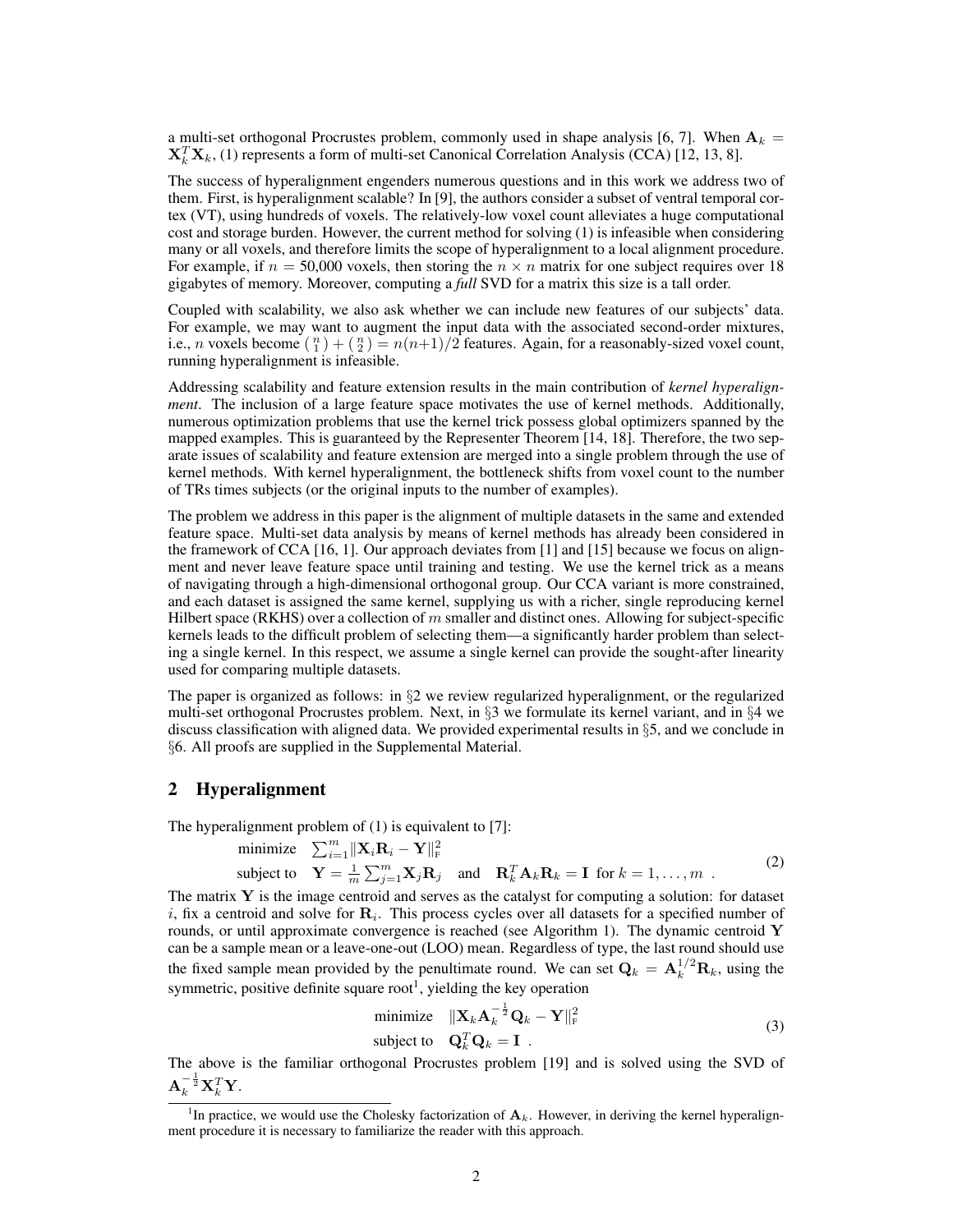# 3 Kernel Hyperalignment

The previous section dealt with alignment based on the original data. In the context of optimization, the alignment problem of (1) is indifferent to both data generation and data recording. There are, however, implicit assumptions about these two processes. The data are generated according to a common input signal, and each of the m datasets represents a specific *view* of this signal. In other words, the matrices  $X_{1:m}$  have row correspondence. The alignment problem of (1) seeks column correspondence through a linear mapping of the original features.

In fMRI, the  $m$  views are manifested by  $m$  subjects experiencing a common, synchronous stimulus. Each data matrix records fMRI time-series data: the rows are indexed by a TR and the columns are indexed by a voxel. There are t TRs and n voxels per subject, i.e.,  $\mathbf{X}_k \in \mathbb{R}^{t \times n}$ . The synchrony of the stimulus ensures row correspondence. Hyperalignment can be posed as the minimization problem of (2) with  $A_k = I$ . Voxel (column) correspondence is then achieved via an orthogonal constraint placed on each of the linear mappings. The orthogonal constraint present in hyperalignment follows a subject-independent isometry assumption. We can view the time-series data of each subject as a trajectory in  $\mathbb{R}^n$ . For a fixed stimulus this trajectory is [approximately] identical—up to a rotationreflection—across subjects.

As stated above, we are assuming equivalence of the per-view information in its original form, but we are not assuming that this information can be related through a linear mapping. Now suppose there is a common set of N features—derived from each *n*-dimensional example—that does allow for a linear relationship between views. Alternatively, there may be derivative features of interest that lead to better alignment via a linear mapping. For example, it is conceivable that second-order data, i.e., pairwise mixtures of the original data, obey a linear construct and may be a preferred feature set for alignment. In general, we wish to formulate an alignment technique for this new feature set. Rather than limit expression of the data to the  $n$  given coordinates, we consider an N-coordinate representation, where N may be much greater than  $n$ .

Let  $X_i \in \mathbb{R}^{t \times n}$  have i'-th row  $\left[\mathbf{x}_{i'}^i\right]^T$  with  $\mathbf{x}_{i'}^i \in \mathbb{R}^n$ . We introduce the row-based mapping of  $\mathbf{X}_i$ :

$$
\Phi(\mathbf{X}_{i}) = \begin{pmatrix} \phi_{1}(\mathbf{x}_{1}^{i}) & \phi_{2}(\mathbf{x}_{1}^{i}) & \cdots & \phi_{N}(\mathbf{x}_{1}^{i}) \\ \vdots & \vdots & & \vdots \\ \phi_{1}(\mathbf{x}_{t}^{i}) & \phi_{2}(\mathbf{x}_{t}^{i}) & \cdots & \phi_{N}(\mathbf{x}_{t}^{i}) \end{pmatrix} \in \mathbb{R}^{t \times N} .
$$
\n(4)

The N functions  $\phi_{1:N} : \mathbb{R}^n \to \mathbb{R}$  are used to derive N features from the original data. For matrix  $X_i \in \mathbb{R}^{t \times n}$  let  $\Phi_i = \Phi(X_i)$ . In general, for  $X_i \in \mathbb{R}^{t \times n}$  and  $X_j \in \mathbb{R}^{s \times n}$ , we define the Gram matrix  $\mathbf{K}_{ij} \triangleq \mathbf{\Phi}_i \mathbf{\Phi}_j^T \in \mathbb{R}^{t \times s}$ . We also write  $\mathbf{K}_i \triangleq \mathbf{K}_{ii} = \mathbf{\Phi}_i \mathbf{\Phi}_i^T$ . We assume that there is an appropriate positive definite kernel,  $\hat{k}: \mathbb{R}^n \times \mathbb{R}^n \to \mathbb{R}$ , so that we can leverage the kernel trick [2, 10] and obtain the  $i'j'$ -th element of  $\mathbf{K}_{ij}$  via

$$
(\mathbf{K}_{ij})_{i'j'} = \hat{k}(\mathbf{x}_{i'}^i, \mathbf{x}_{j'}^j).
$$
 (5)

Using the feature map Φ(·), we form the regularized *Kernel Hyperalignment* problem:

minimize 
$$
\sum_{i < j} \|\Phi(\mathbf{X}_i)\mathbf{R}_i - \Phi(\mathbf{X}_j)\mathbf{R}_j\|_{\text{F}}^2
$$
  
\nsubject to  $\mathbf{R}_k^T \mathbf{A}_k \mathbf{R}_k = \mathbf{I}$  for  $k = 1, ..., m$ . (6)

The latent variables are  $\mathbf{R}_{1:m} \in \mathbb{R}^{N \times N}$  and we are given symmetric, positive definite matrices  $A_{1:m} \in \mathbb{R}^{N \times N}$ . Although different than the original hyperalignment problem, obtaining a solution to (6) is accomplished in the same way: fix a centroid and find the individual linear maps. To this end, the key operation involves solving

$$
\underset{\mathbf{R}^T\mathbf{A}_i\mathbf{R}=\mathbf{I}}{\arg\min} \|\boldsymbol{\Phi}_i\mathbf{R}-\boldsymbol{\Psi}\|_{\text{F}}^2 \quad \text{or} \quad \underset{\mathbf{Q}^T\mathbf{Q}=\mathbf{I}}{\arg\min} \|\boldsymbol{\Phi}_i\mathbf{A}_i^{-\frac{1}{2}}\mathbf{Q}-\boldsymbol{\Psi}\|_{\text{F}}^2, \quad (7)
$$

where  $\Phi_i = \Phi(\mathbf{X}_i)$ ,  $i \geq 1$ , is the current, individual dataset under consideration and  $\Psi =$  $\frac{1}{|A|}\sum_{j\in A}\Phi_j\hat{\mathbf{R}}_j$  is a centroid based on the current estimates of  $\mathbf{R}_{1:m}$ , denoted  $\hat{\mathbf{R}}_{1:m}$ . The index set  $A \subseteq \{1, \ldots, m\}$  determines how the estimated centroid is calculated (sample or LOO mean).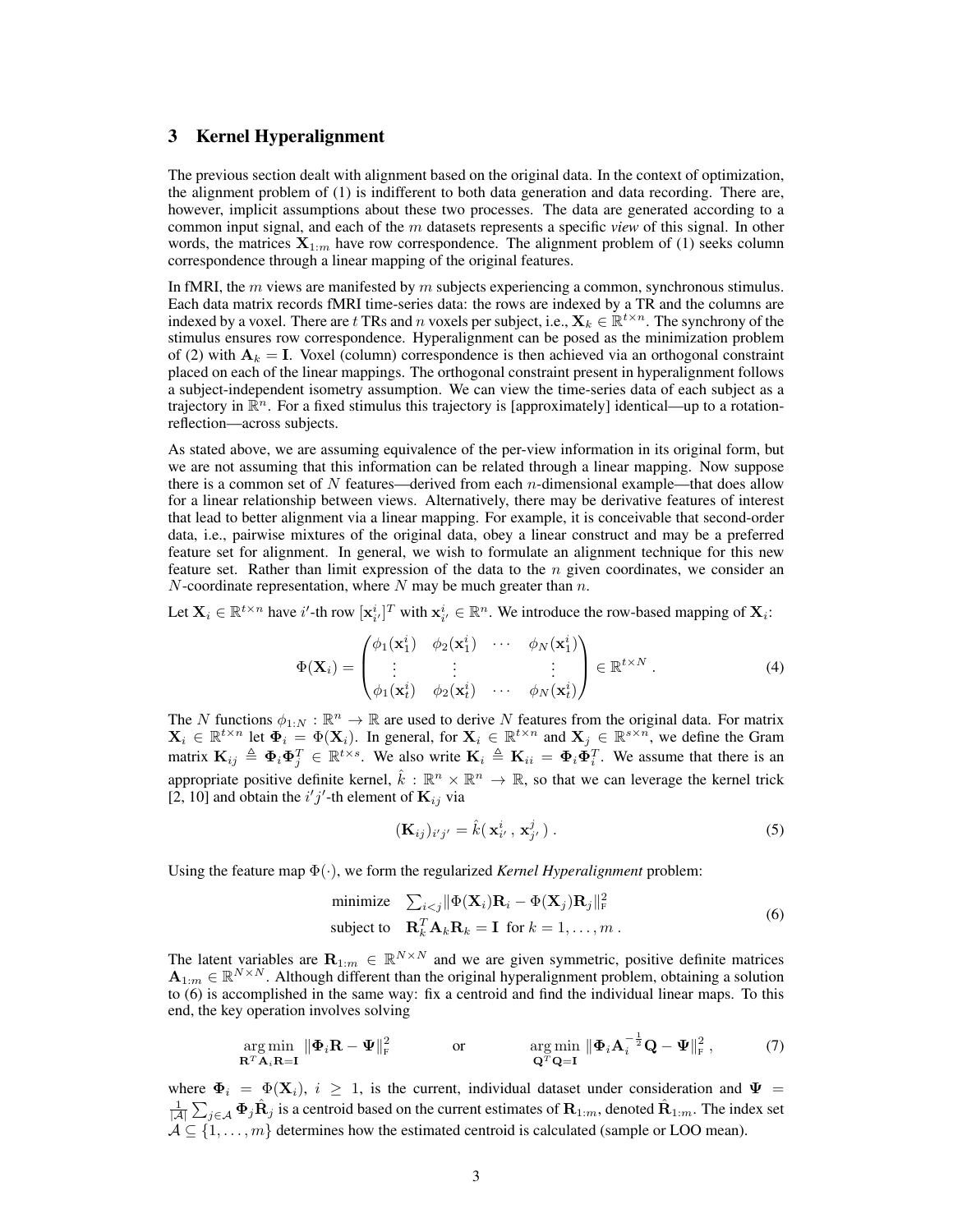The difficulty of (7) lies in the size of N. Any of the well-known kernels correspond to an  $N$  so large that direct computation is generally impractical. For example, if using second-order interactions as the feature set, the number of unknowns in kernel hyperalignment is  $\tilde{O}(mn^4)$  in contrast to  $O(mn^2)$ unknowns for hyperalignment. Nevertheless, the minimization problem of (7) places us in familiar territory of solving an orthogonal Procrustes problem.

Since we are now in feature space, the matrix  $A_i$  poses a problem unless we confine it to a specific form. For example, if  $A_i$  is random, finding  $A_i^{-1/2}$  would be infeasible for large N. Additionally, the constraint  $\mathbf{R}_i^T \mathbf{A}_i \mathbf{R}_i = \mathbf{I}$  would lack any intuition. Therefore, we restrict  $\mathbf{A}_i = \alpha \mathbf{I} + \beta \mathbf{\Phi}_i^T \mathbf{\Phi}_i$ with  $\alpha > 0$  and  $\beta \ge 0$ . As with regularized hyperalignment [22], when  $(\alpha, \beta) = (1, 0)$  we obtain hyperalignment and when  $(\alpha, \beta) \approx (0, 1)$  we obtain a form of CCA.

Let  $K_i$  have eigen-decomposition  $V_i \Lambda_i V_i^T$ , where  $\Lambda_i = \text{diag}\{\lambda_{i1}, \dots, \lambda_{it}\}$  or  $\text{diag}_j\{\lambda_{ij}\}$  for short. We introduce two symmetric, positive definite matrices:  $B_i = V_i \frac{d}{d\sigma_i} \left( \frac{1}{\sqrt{2\sigma_i}} \right)$  $\frac{1}{\alpha+\beta\lambda_{ij}}\} \mathbf{V}^T_i$  and

$$
\mathbf{C}_i = \mathbf{V}_i \operatorname{diag}_j \{ \frac{1}{\lambda_{ij}} \left( \frac{1}{\sqrt{\alpha + \beta \lambda_{ij}}} - \frac{1}{\sqrt{\alpha}} \right) \} \mathbf{V}_i^T.
$$

**Lemma 3.1.** For 
$$
\mathbf{A}_i = \alpha \mathbf{I} + \beta \mathbf{\Phi}_i^T \mathbf{\Phi}_i
$$
 we have  $\mathbf{A}_i^{-\frac{1}{2}} = \frac{1}{\sqrt{\alpha}} \mathbf{I} + \mathbf{\Phi}_i^T \mathbf{C}_i \mathbf{\Phi}_i$  and  $\mathbf{\Phi}_i \mathbf{A}_i^{-\frac{1}{2}} = \mathbf{B}_i \mathbf{\Phi}_i$ .

We can use Lemma 3.1 to transform  $(7)$  into

$$
\underset{\mathbf{Q}^T\mathbf{Q}=\mathbf{I}}{\arg\min} \|\mathbf{B}_i\mathbf{\Phi}_i\mathbf{Q} - \mathbf{\Psi}\|_{\mathrm{F}}^2 \quad \text{or} \quad \underset{\mathbf{Q}^T\mathbf{Q}=\mathbf{I}}{\arg\max} \operatorname{tr}\left(\mathbf{Q}^T\mathbf{\Phi}_i^T\mathbf{B}_i\left[\frac{1}{|\mathcal{A}|}\sum_{j\in\mathcal{A}}\mathbf{B}_j\mathbf{\Phi}_j\hat{\mathbf{Q}}_j\right]\right), \quad (8)
$$

where  $\hat{\mathbf{Q}}_j$  is the current estimate of  $\mathbf{Q}_j$ . Solving for the matrix  $\mathbf{Q}$  is still well beyond practical computation. The following lemma is the gateway for managing this problem.

**Lemma 3.2.** *If*  $\tilde{\mathbf{U}} \in St(N,d)$  and  $\tilde{\mathbf{G}} \in \mathcal{O}(d)$ , then  $\tilde{\mathbf{Q}} = \mathbf{I}_N - \tilde{\mathbf{U}}(\mathbf{I}_d - \tilde{\mathbf{G}})\tilde{\mathbf{U}}^T \in \mathcal{O}(N).$ <sup>2</sup>

Familiar applications of the above lemma include the identity matrix  $(\tilde{G} = I_d)$  and Householder reflections ( $\tilde{G} = -I_d$ ). If  $\tilde{G}$  is block diagonal with 2 × 2 blocks of Givens rotations, then the columns of  $\tilde{U}$ , taken two at a time, are the two-dimensional planes of rotation [7]. We therefore refer to  $\dot{\mathbf{U}}$  as the *plane support matrix*.

Lemma 3.2 can be interpreted as a lifting mechanism for identity deviations. The difference  $I_d - \tilde{G}$ represents a  $\mathcal{O}(d)$  deviation from identity. Applying  $\tilde{\mathbf{U}}(\mathbf{I}_d - \tilde{\mathbf{G}})\tilde{\mathbf{U}}^T = \mathbf{I}_N - \tilde{\mathbf{Q}}$ , "lifts" this difference to a  $\mathcal{O}(N)$  deviation from identity. Reversing directions, we can also utilize Lemma 3.2 for compressing  $\mathcal{O}(N)$ . From  $\mathbf{I}_N - \tilde{\mathbf{Q}} = \tilde{\mathbf{U}} (\mathbf{I}_d - \tilde{\mathbf{G}}) \tilde{\mathbf{U}}^T$ , the rank of the deviation,  $\mathbf{I}_N - \mathbf{Q}$ , is upper bounded by d, producing a subset of  $\mathcal{O}(N)$ .

Motivated by Lemma 3.2 we impose

$$
\mathbf{Q}_i = \mathbf{I}_N - \mathbf{U}(\mathbf{I} - \mathbf{G}_i)\mathbf{U}^T, \qquad (9)
$$

where  $\mathbf{U} \in \text{St}(N,r)$ ,  $\mathbf{G}_i \in \mathcal{O}(r)$ , and  $1 \leq r \leq N$ . Ideally, we want r small to benefit from a reduced dimension. As is typically the case when using kernel methods, leveraging the Representer Theorem shifts the dimensionality of the problem from the feature cardinality to the number of examples, i.e.,  $r = mt$ . We pool all of the data, forming the  $mt \times N$  matrix

$$
\mathbf{\Phi}_0 = \begin{bmatrix} \mathbf{\Phi}_1^T & \mathbf{\Phi}_2^T & \cdots & \mathbf{\Phi}_m^T \end{bmatrix}^T , \qquad (10)
$$

and set  $\mathbf{U} = \mathbf{\Phi}_0^T \mathbf{K}_0^{-\frac{1}{2}} \in \mathbb{R}^{N \times r}$  with  $\mathbf{K}_0 = \mathbf{\Phi}_0 \mathbf{\Phi}_0^T$  assumed positive definite. As long as  $r \le N$ , the orthogonality constraint is met because  $(\Phi_0^T \mathbf{K}_0^{-\frac{1}{2}})^T (\Phi_0^T \mathbf{K}_0^{-\frac{1}{2}}) = \mathbf{K}_0^{-\frac{1}{2}} \mathbf{K}_0 \mathbf{K}_0^{-\frac{1}{2}} = \mathbf{I}_r$ .

Theorem 3.3 (Hyperalignment Representer Theorem). *Within the set of global minimizers of* (6) there exists a solution  $\{R_1^*,\ldots,R_m^*\} = \{A_1^{-\frac{1}{2}}Q_1^*,\ldots,A_m^{-\frac{1}{2}}Q_m^*\}$  that admits a representation  $\mathbf{Q}_i^* = \mathbf{I}_N - \mathbf{U}(\mathbf{I} - \mathbf{G}_i^*)\mathbf{U}^T$ , where  $\mathbf{U} = \mathbf{\Phi}_0^T \mathbf{K}_0^{-\frac{1}{2}}$  and  $\mathbf{G}_i^* \in \mathcal{O}(mt)$   $(i = 1, \ldots, m)$ .

<sup>&</sup>lt;sup>2</sup> St(N, d)  $\triangleq \{Z : Z \in \mathbb{R}^{N \times d}$ ,  $Z^T Z = I_d\}$  is the  $(N, d)$  Stiefel Manifold  $(N \geq d)$ , and  $\mathcal{O}(N) \triangleq {\{\mathbf{Z}: \mathbf{Z} \in \mathbb{R}^{N \times N} \}, \mathbf{Z}^T \mathbf{Z} = \mathbf{I}_N\}}$  is the orthogonal group of  $N \times N$  matrices.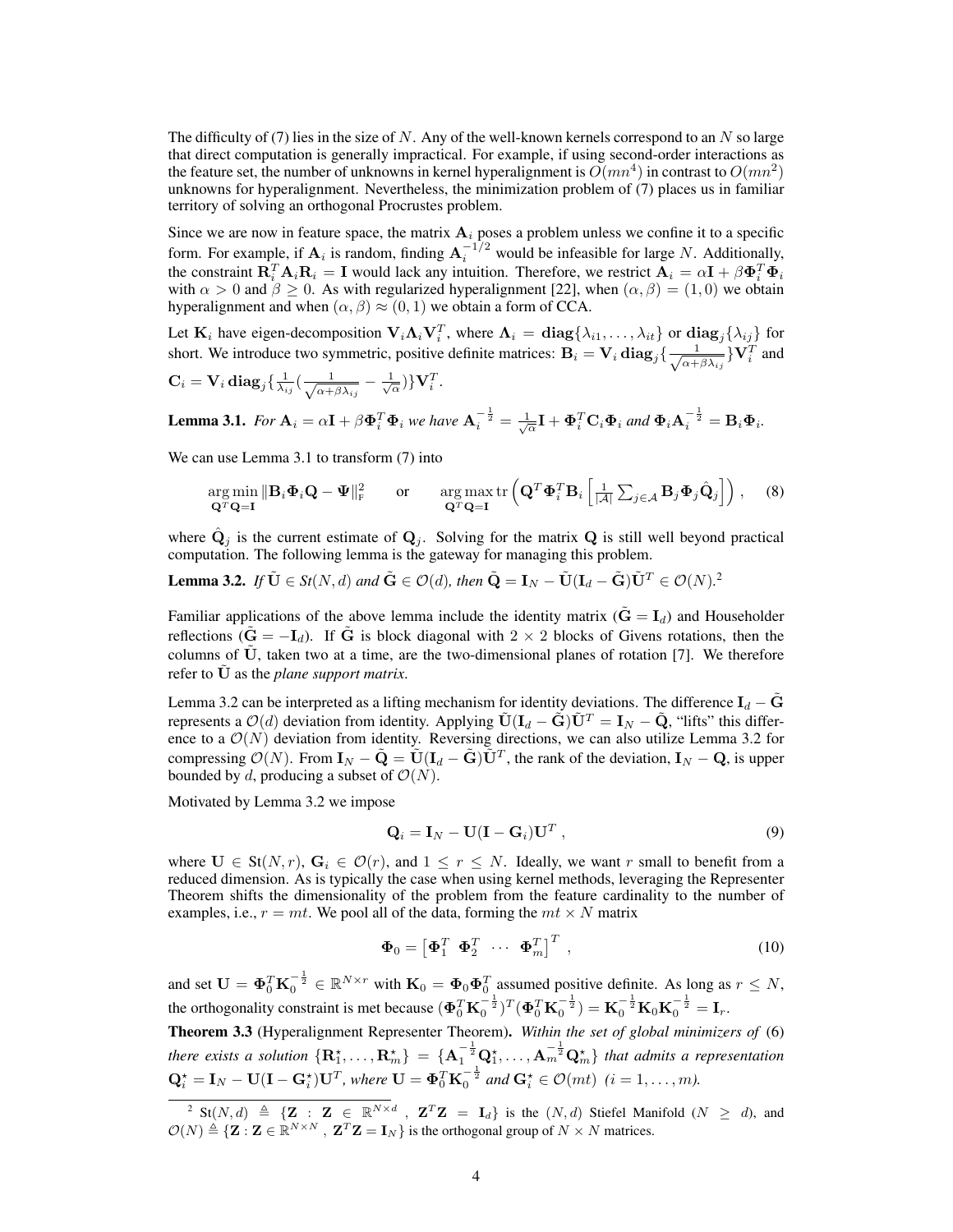Input:  $\mathbf{X}_{1:m} \in \mathbb{R}^{t \times n}$ ,  $\mathbf{A}_{1:m} \in \mathbb{R}^{n \times n}$ Output:  $\mathbf{R}_{1:m} \in \mathbb{R}^{n \times n}$ Initialize  $\mathbf{Q}_{1:m}$  as identity  $(n \times n)$ Set  $\tilde{\mathbf{X}}_i \overset{1:m}{\leftarrow} \mathbf{X}_i \mathbf{A}_i^{-1/2}$ foreach *round* do foreach *subject/view* i do  $A \leftarrow \begin{cases} \{1, 2, \dots, m\} & \text{sample mean} \\ \{1, 2, \dots, m\} & \{1, 2, 3, \dots, n\} \end{cases}$  $\{1, 2, \ldots, m\} \setminus \{i\}$  LOO mean  $\mathbf{Y} \leftarrow \frac{1}{1.4}$  $|\mathcal{A}|$  $\sum$ j∈A  $\tilde{\mathbf{X}}_j\mathbf{Q}_j$  $[\bar{\textbf{U}} ~~ \bar{\boldsymbol{\Sigma}} ~~ \bar{\textbf{V}}] \leftarrow \text{SVD}(\tilde{\textbf{X}}_i^T \textbf{Y})$  $\mathbf{Q}_i \leftarrow \bar{\mathbf{U}} \bar{\mathbf{V}}^T$ end end foreach *subject/view* i do  $\mathbf{R}_i \leftarrow \mathbf{A}_i^{-\frac{1}{2}} \mathbf{Q}_i$ end

Input:  $\hat{k}(\cdot,\cdot)$ ,  $\alpha$ ,  $\beta$ ,  $\mathbf{X}_{1:m} \in \mathbb{R}^{t \times n}$ **Output:**  $R_{1:m}$ , linear maps in feature space Initialize feature maps  $\mathbf{\Phi}_1, \dots, \mathbf{\Phi}_m \in \mathbb{R}^{t \times N}$ Initialize plane support  $\mathbf{\Phi}_0 = \begin{bmatrix} \mathbf{\Phi}_1^T & \mathbf{\Phi}_2^T & \cdots & \mathbf{\Phi}_m^T \end{bmatrix}^T$ Initialize  $\mathbf{G}_{1:m} \in \mathbb{R}^{r \times r}$  as identity  $(r = mt)$ foreach *round* do **foreach** *subject/view i*  $\mathcal{A} \leftarrow \left\{ \begin{array}{l} \{1, 2, \ldots, m\} \qquad \text{sample mean} \\ \{1, 2, \ldots, m\} \qquad \text{sample mean} \end{array} \right.$  $\{1, 2, \ldots, m\} \setminus \{i\}$  LOO mean  $\mathbf{Y} \leftarrow \frac{1}{1.7}$  $|\mathcal{A}|$  $\sum$ j∈A  $\tilde{\textbf{B}}_j\textbf{G}_j$  $[\bar{\textbf{U}} \;\; \bar{\pmb{\Sigma}} \;\; \bar{\textbf{V}}] \leftarrow \text{SVD}(\tilde{\textbf{B}}_i^T\textbf{Y})$  $\mathbf{G}_i \leftarrow \bar{\mathbf{U}} \bar{\mathbf{V}}^T$ end end foreach *subject/view* i do  ${\bf Q}_i \leftarrow {\bf I} - {\bf \Phi}_0^T {\bf K}_0^{-\frac{1}{2}} ({\bf I}_r - {\bf G}_i) {\bf K}_0^{-\frac{1}{2}} {\bf \Phi}_0$  $\mathbf{R}_i \leftarrow \mathbf{A}_i^{-\frac{1}{2}} \mathbf{Q}_i$ end

Algorithm 1: Regularized Hyperalignment



When mt is large enough so that evaluating an SVD of numerous  $mt \times mt$  matrices is prohibitive, we can first perform PCA-like reduction. Let  $K_0$  have eigen-decomposition  $V_0 \Lambda_0 V_{0}^T$ , where the nonnegative diagonal entries of  $\Lambda_0$  are sorted in decreasing order. We set  $\Phi_{0'} = V_{0'}^T \Phi_0$ , where  $\mathbf{V}_{0'}$  is formed by the first r columns of  $\mathbf{V}_0$ , and then use  $\mathbf{U} = \mathbf{\Phi}_{0'}^T \mathbf{K}_{0'}^{-1/2}$  $_{0'}^{-1/2}$ . In general, rather than compute Q according to (7), involving  $N(N-1)/2 = O(N^2)$  degrees of freedom (when N is finite), we end up with  $r(r-1)/2 = O(r^2)$  degrees of freedom via the kernel trick.

Let  $\tilde{\mathbf{B}}_i = \mathbf{B}_i \mathbf{K}_{i0} \mathbf{K}_0^{-\frac{1}{2}} \in \mathbb{R}^{t \times r}$ . We reduce (8) in terms of  $\mathbf{G}_i$  and obtain (Supplementary Material)

$$
\mathbf{G}_{i} = \underset{\mathbf{G} \in \mathcal{O}(r)}{\arg \max} \text{ tr} \left( \mathbf{G}^{T} \tilde{\mathbf{B}}_{i}^{T} \left[ \frac{1}{|\mathcal{A}|} \sum_{j \in \mathcal{A}} \tilde{\mathbf{B}}_{j} \hat{\mathbf{G}}_{j} \right] \right), \qquad (11)
$$

where  $\hat{G}_j$  is the current estimate of  $G_j$ . Equation (11) is the classical orthogonal Procrustes problem. If  $\bar{\mathbf{U}}\bar{\mathbf{\Sigma}}\bar{\mathbf{V}}^T$  is the SVD of  $\mathbf{G}^T\tilde{\mathbf{B}}_i^T\left[\frac{1}{|\mathcal{A}|}\sum_{j\in\mathcal{A}}\tilde{\mathbf{B}}_j\hat{\mathbf{G}}_j\right]$ , then a maximizer is given by  $\bar{\mathbf{U}}\bar{\mathbf{V}}^T$  [7]. The kernel hyperalignment procedure is given in Algorithm 2. Using the approach taken in this section also leads to an efficient solution of the standard orthogonal Procrustes problem for  $n \geq 2t$ (Supplementary Material). In turn, this leads to an efficient iterative solution for the hyperalignment problem when  $n$  is large.

### 4 Alignment Assessment

An alignment procedure is not subject to the typical train-and-test paradigm. The lack of spatial correspondence demands an align-train-test approach. We assume these three sets have withinsubject (or within-view) alignment. With all other parameters fixed, if the aligned test error is smaller than the unaligned test error, there is strong evidence suggesting that alignment was the underlying cause.

Kernel hyperalignment returns linear transformations  $\mathbf{R}_{1:m}$  that act on data living in feature space. In general, we cannot directly train and test in the feature space due to its large size. We can, however, learn from relational data. For example, we can compute distances between examples and, subsequently, produce nearest neighbor classifiers. Assume  $(\alpha, \beta) = (1, 0)$ , i.e., the  $\mathbf{R}_{1:m}$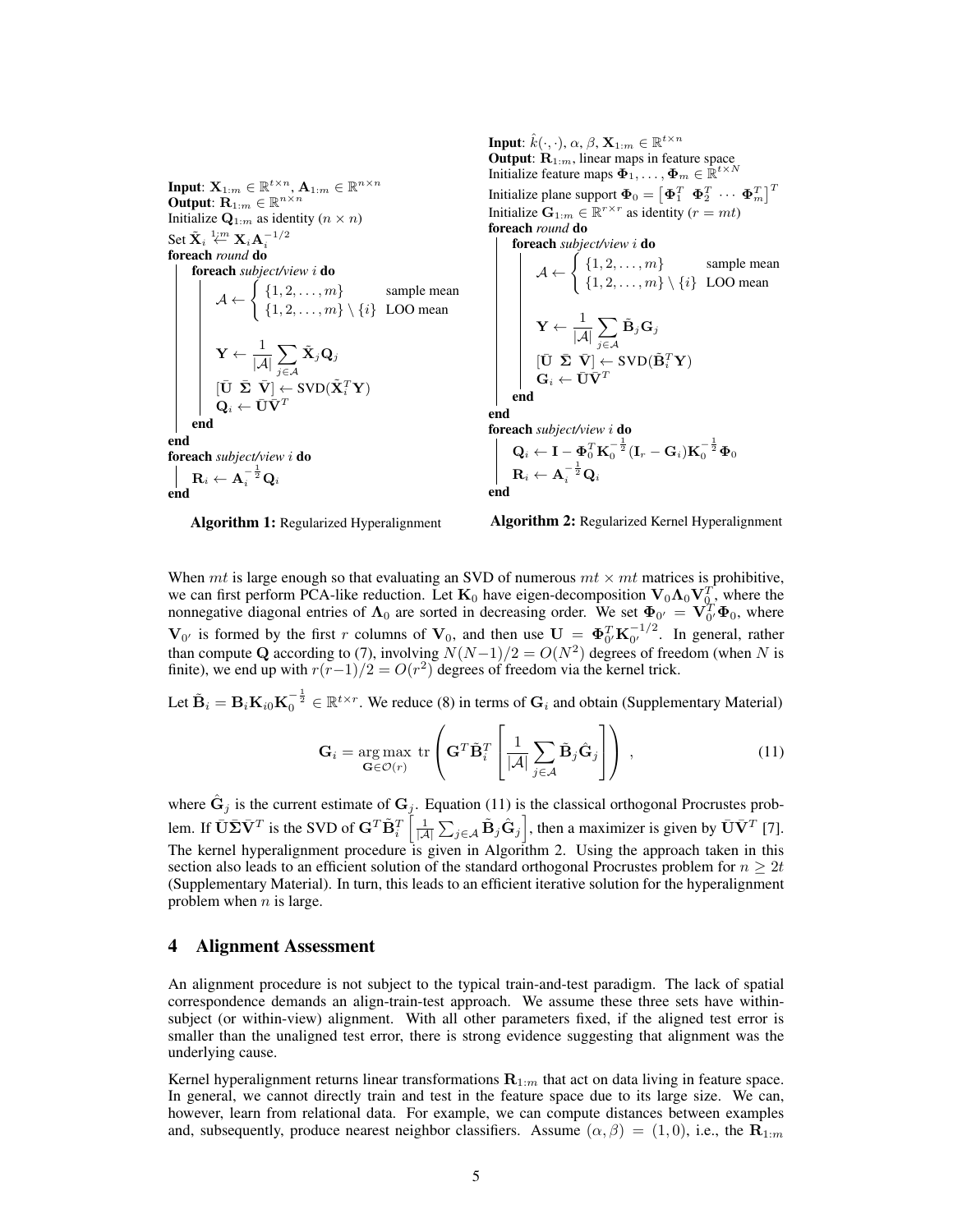are orthogonal. If  $x_1 \in \mathbb{R}^n$  is a view-i example and  $x_2 \in \mathbb{R}^n$  is a view-j example, the respective pre-aligned and post-aligned squared distances between the two examples are given by

$$
\|\Phi(\mathbf{x}_1^T) - \Phi(\mathbf{x}_2^T)\|_{\mathrm{F}}^2 = \hat{k}(\mathbf{x}_1, \mathbf{x}_1) + \hat{k}(\mathbf{x}_2, \mathbf{x}_2) - 2\hat{k}(\mathbf{x}_1, \mathbf{x}_2)
$$
(12)

$$
\|\Phi(\mathbf{x}_1^T)\mathbf{R}_i - \Phi(\mathbf{x}_2^T)\mathbf{R}_j\|_{\mathrm{F}}^2 = \hat{k}(\mathbf{x}_1, \mathbf{x}_1) + \hat{k}(\mathbf{x}_2, \mathbf{x}_2) - 2\Phi(\mathbf{x}_1^T)\mathbf{R}_i\mathbf{R}_j^T\Phi(\mathbf{x}_2^T)^T
$$
 (13)

The cross-term in (13) has not been expanded for a simple reason: it is too messy. We realized early on that the alignment and training phase would be replete with lengthy expansions and, consequently, sought to simplify matters with a computer science solution. Both binary and unary operations in feature space can be accomplished with a simple class. Our Phi class stores expressions of the following forms:

$$
\underbrace{\sum_{k=1}^{K} \mathbf{M}_{k} \Phi(\mathbf{X}_{\overline{a}(k)})}_{\text{Type 1}} \quad \underbrace{\sum_{k=1}^{K} \Phi(\mathbf{X}_{\underline{a}(k)})^T \mathbf{M}_{k}}_{\text{Type 2}} \quad \underbrace{\mathbf{b} \mathbf{I}_{N} + \sum_{k=1}^{K} \Phi(\mathbf{X}_{\underline{a}(k)})^T \mathbf{M}_{k} \Phi(\mathbf{X}_{\overline{a}(k)})}_{\text{Type 3}}.
$$
 (14)

Each class instance stores matrices  $M_{1:K}$ , scalar b, right address vector  $\overline{a}$ , and left address vector  $\underline{a}$ . The address vectors are pointers to the input data. This allows for faster manipulation and smaller memory allocation. Addition and subtraction require a common type. If types match, then the  $$ matrices must be checked for compatible sizes. Multiplication is performed for types 1 with 2, 1 with 3, 2 with 1, 3 with 2, and 3 with 3. The first of these cases, for example, produces a numeric result via the kernel trick. We also define scalar multiplication and division for all types and matrix multiplication for types 1 and 2. A transpose operator applies for all types and maps type 1 to 2, 2 to 1, and 3 to 3. More advanced operations, such as powers and inverses, are also possible. Our implementation was done in Matlab.

The construction of the Phi class allows us to stay in feature space and avoid lengthy expansions. In turn, this facilitates implementing the richer set of SVM classifiers. Let  $X_{\bar{1}},\ldots,X_{\bar{m}} \in \mathbb{R}^{s\times n}$  be our training data with feature representation  $\Phi_{\bar{i}} = \Phi(\mathbf{X}_{\bar{i}}) \in \mathbb{R}^{s \times N}$ . Recall that kernel hyperalignment seeks to align in feature space. Before alignment we might have considered  $K_{\bar{i}\bar{j}} = \Phi_{\bar{i}} \Phi_{\bar{j}}^T$ ; we now consider the Gram matrix  $(\pmb{\Phi}_{\bar{\imath}} \mathbf{R}_i)(\pmb{\Phi}_{\bar{\jmath}} \mathbf{R}_j)^T = \pmb{\Phi}_{\bar{\imath}} \mathbf{R}_i \mathbf{R}_j^T \pmb{\Phi}^T_{\bar{\jmath}}$  . If every row of  $\mathbf{X}_{\bar{\imath}}$  has a corresponding label, we can train an SVM with

$$
\mathbf{K}_{\bar{A}} = \begin{pmatrix} \boldsymbol{\Phi}_{\bar{1}} \mathbf{R}_{1} \\ \vdots \\ \boldsymbol{\Phi}_{\bar{m}} \mathbf{R}_{m} \end{pmatrix} \times \begin{pmatrix} \boldsymbol{\Phi}_{\bar{1}} \mathbf{R}_{1} \\ \vdots \\ \boldsymbol{\Phi}_{\bar{m}} \mathbf{R}_{m} \end{pmatrix}^{T} = \begin{pmatrix} \boldsymbol{\Phi}_{\bar{1}} \mathbf{R}_{1} \mathbf{R}_{1}^{T} \boldsymbol{\Phi}_{\bar{1}}^{T} & \boldsymbol{\Phi}_{\bar{1}} \mathbf{R}_{1} \mathbf{R}_{2}^{T} \boldsymbol{\Phi}_{2}^{T} & \cdots & \boldsymbol{\Phi}_{\bar{1}} \mathbf{R}_{1} \mathbf{R}_{m}^{T} \boldsymbol{\Phi}_{\bar{m}}^{T} \\ \vdots & \ddots & \vdots \\ \boldsymbol{\Phi}_{\bar{m}} \mathbf{R}_{m} \mathbf{R}_{1}^{T} \boldsymbol{\Phi}_{\bar{1}}^{T} & \boldsymbol{\Phi}_{\bar{m}} \mathbf{R}_{m} \mathbf{R}_{m}^{T} \boldsymbol{\Phi}_{\bar{m}}^{T} \end{pmatrix}, \quad (15)
$$

where  $\mathbf{K}_{\bar{A}} = \mathbf{K}_{\bar{A}}^T \in \mathbb{R}^{ms \times ms}$  denotes the aligned kernel matrix. The unaligned kernel matrix,  $\mathbf{K}_{\bar{U}}$ , is also an  $m \times m$  block matrix with ij-th block  $\mathbf{K}_{\bar{i}\bar{j}}$ .

Using the dual formulation of an SVM, a classifier can be constructed from the relational data exhibited among the examples [4]. Similar to a k-nearest neighbor classifier relying on pairwise distances, an SVM relies on the kernel matrix. The kernel matrix is a matrix of inner products and is therefore linear. This enables us to assess a partition-based alignment.

In fMRI, we perform two alignments—one for each hemisphere. Each alignment produces two aligned kernel matrices, which we sum and then input into an SVM. Thus, linearity provides us the means to handle finer partitions by simply summing the aligned kernel matrices.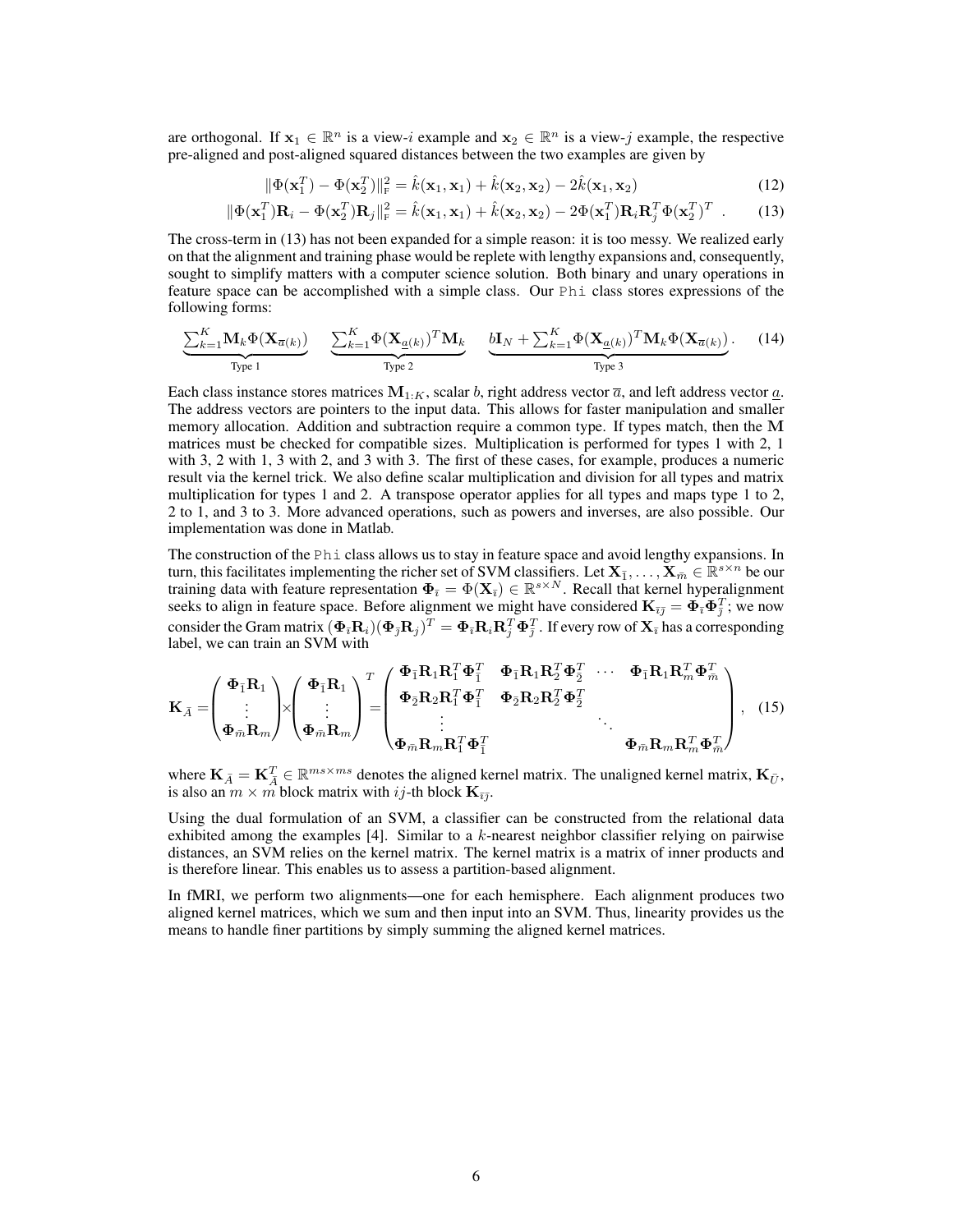Table 1: *Seven label classification using movie-based alignment* Below is the cross-validated, between-subject classification accuracy (within-subject in brackets) with  $(\alpha, \beta) = (1, 0)$ . Four hundred TRs per subject were used for the alignment. Chance =  $1/7 \approx 14.29\%$ .

| Kernel           | Ventral Temporal<br>2,997 voxels/hemisphere |                 | <b>Entire Cortex</b><br>133,590 voxels/hemisphere |                 |
|------------------|---------------------------------------------|-----------------|---------------------------------------------------|-----------------|
|                  | Anatomical                                  | Kernel Hyp.     | Anatomical                                        | Kernel Hyp.     |
| Linear           | 35.71% [42.68%]                             | 48.57% [42.68%] | 34.64% [26.79%]                                   | 36.25% [26.79%] |
| <b>Ouadratic</b> | 35.00% [43.32%]                             | 50.36% [42.32%] | 36.07% [25.54%]                                   | 36.43% [25.54%] |
| Gaussian         | 36.25% [43.39%]                             | 48.57% [43.39%] | 36.07% [26.07%]                                   | 36.43% [26.07%] |
| Sigmoid          | 35.89% [43.21%]                             | 48.21% [43.21%] | 35.00% [26.79%]                                   | 36.25% [26.79%] |

## 5 Experiments

The data used in this section consisted of fMRI time-series data from 10 subjects who viewed a movie and also engaged in a block-design visualization experiment [17]. Each subject saw *Raiders of the Lost Ark* (1981) lasting a total of 2213 TRs. In the visualization experiment, subjects were shown images belonging to a specific class for 16 TRs followed by 10 TRs of rest. The 7 classes were: (1) female face, (2) male face, (3) monkey, (4) house, (5) chair, (6) shoe and (7) dog. There were 8 runs total, and each run had every image class represented once.

We assess alignment by classification accuracy. To provide the same number of voxels per ROI for all subjects, we first performed anatomical alignment. We then selected a contiguous block of 400 TRs from the movie data to serve as the per-subject input of the kernel hyperalignment. Next, we extracted labeled examples from the visualization experiment by taking an offset time average of each 16 TR class exposure. An offset of 6 seconds factored in the hemodynamic response. This produced 560 labeled examples: 10 subjects  $\times$  8 runs/subject  $\times$  7 examples/run.

Kernel hyperalignment allows us to (a) use nonlinear measures of similarity, and (b) consider more voxels for the alignment. Consequently, we (a) experiment with a variety of kernels, and (b) do not need to pre-select or screen voxels as was done in [9]—we include them all. Table 1 features results from a 7-label classification experiment. Recall that a linear kernel reduces to hyperalignment. We classified using a multi-label  $\nu$ -SVM [3]. We used the first 400 TRs from each subject's movie data, and aligned each hemisphere separately. The kernel functions are supplied in the Supplementary Material. As observed in [9] and repeated here, hyperalignment leads to increased between-subject accuracy and outperforms within-subject accuracy. Thus, we are extracting more common structure across subjects. Whereas employing Algorithm 1 for 2,997 voxels is feasible (and slow), 133,590 voxels is not feasible at all.

To complete the picture, we plot the effects of regularization. Figure 1 displays the cross-validated, between-subject classification accuracy for varying  $(\alpha, \beta)$  where  $\alpha = 1-\beta$ . This traces out a route from CCA ( $\alpha \approx 0$ ) to hyperalignment ( $\alpha = 1$ ). When compared to the alignments in [9], our voxel counts are orders of magnitude larger. For our four chosen kernels, hyperalignment ( $\alpha = 1$ ) presents itself as the option with near-greatest accuracy.

Our results support the robustness of hyperalignment and imply that voxel selection may be a crucial pre-processing step when dealing with the whole volume. More voxels mean more noisy voxels, and hyperalignment does not distinguish itself from anatomical alignment when the entire cortex is considered. We can visualize this phenomenon with Multidimensional Scaling (MDS) [21].

MDS takes as input all of the pairwise distances between subjects (the previous section discussed distance calculations). Figure 2 depicts the optimal Euclidean representation of our 10 subjects before and after kernel hyperalignment  $((\alpha, \beta) = (1, 0))$  with respect to the first 400 TRs of the movie data. Focusing on VT, kernel hyperalignment manages to cluster 7 of the 10 subjects. However, when we shift to the entire cortex, we see that anatomical alignment has already succeeded in a similar clustering. Kernel hyperalignment manages to group the subjects closer together, and manifests itself as a re-centering.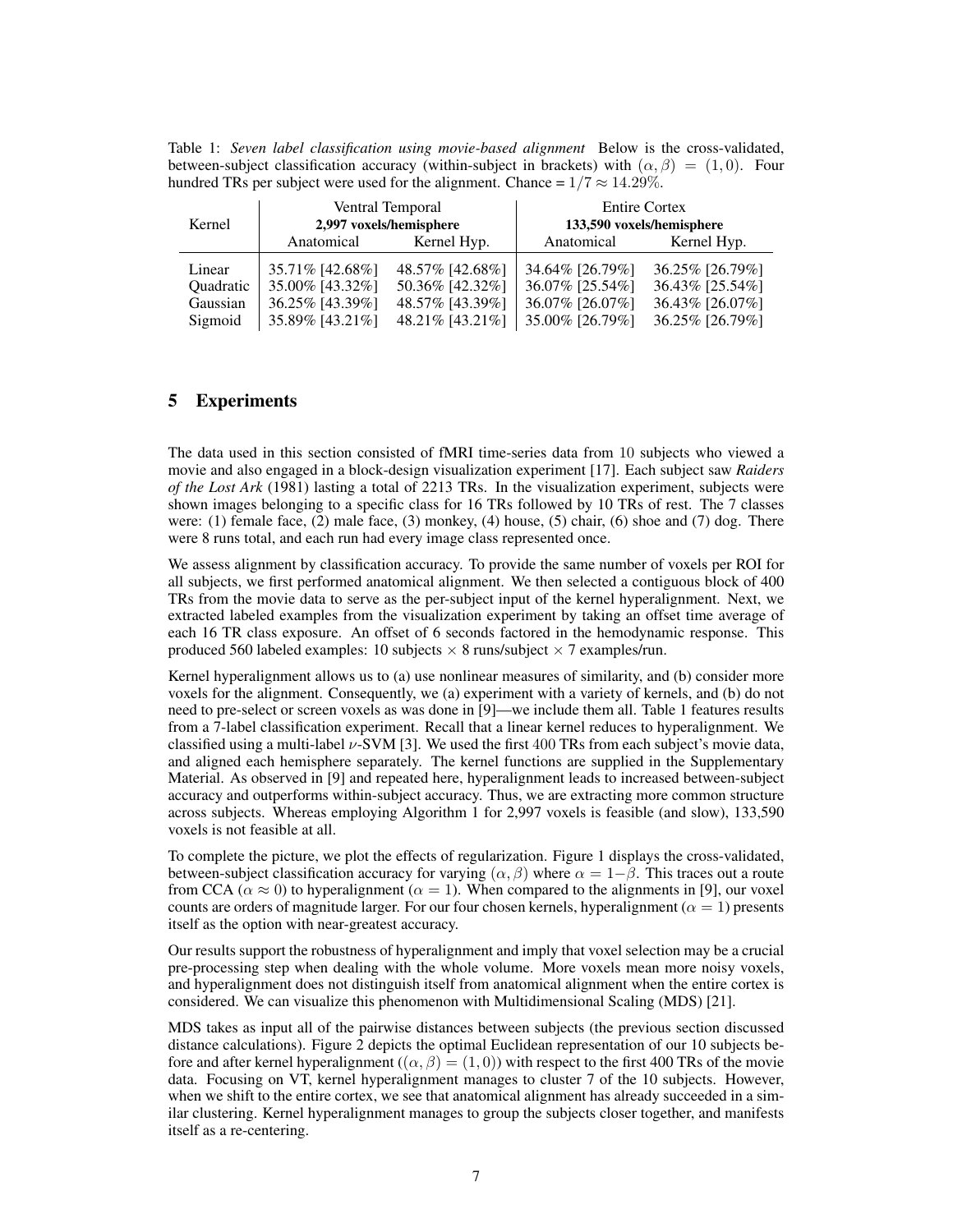

Figure 1: Cross-validated between-subject classification accuracy (7 labels) as a function of the regularization parameter,  $\alpha = 1-\beta$ , for various kernels after alignment. The solid curves are for Ventral Temporal and the dashed curves are for the entire cortex. Chance =  $1/7 \approx 14.29\%$ .



Figure 2: *Visualizing alignment with MDS* Each locus pair approximates the normalized relationship among the 10 subjects in 2D - before (left) and after (right) applying kernel hyperalignment. Centroids are translated to the origin and numbers correspond to individual subjects.

# 6 Conclusion

We have extended hyperalignment in both scale and feature space. Kernel hyperalignment can handle a large number of original features and incorporate nonlinear measures of similarity. We have also shown how to use the linear maps—applied in feature space—for post-alignment classification.

In the setting of fMRI, we have demonstrated successful alignment with a variety of kernels. Kernel hyperalignment achieved better between-subject classification over anatomical alignment for VT. There was no noticeable difference when we considered the entire cortex. Nevertheless, kernel hyperalignment proved robust and did not degrade with increasing voxel count.

We envision a fruitful path for kernel hyperalignment. Empirically, we have noticed a tradeoff between feature cardinality and classification accuracy, motivating the need for intelligent feature selection within our established framework. Although we have limited our focus to fMRI data analysis, kernel hyperalignment can be applied to other research areas which rely on multi-set Procrustes problems.